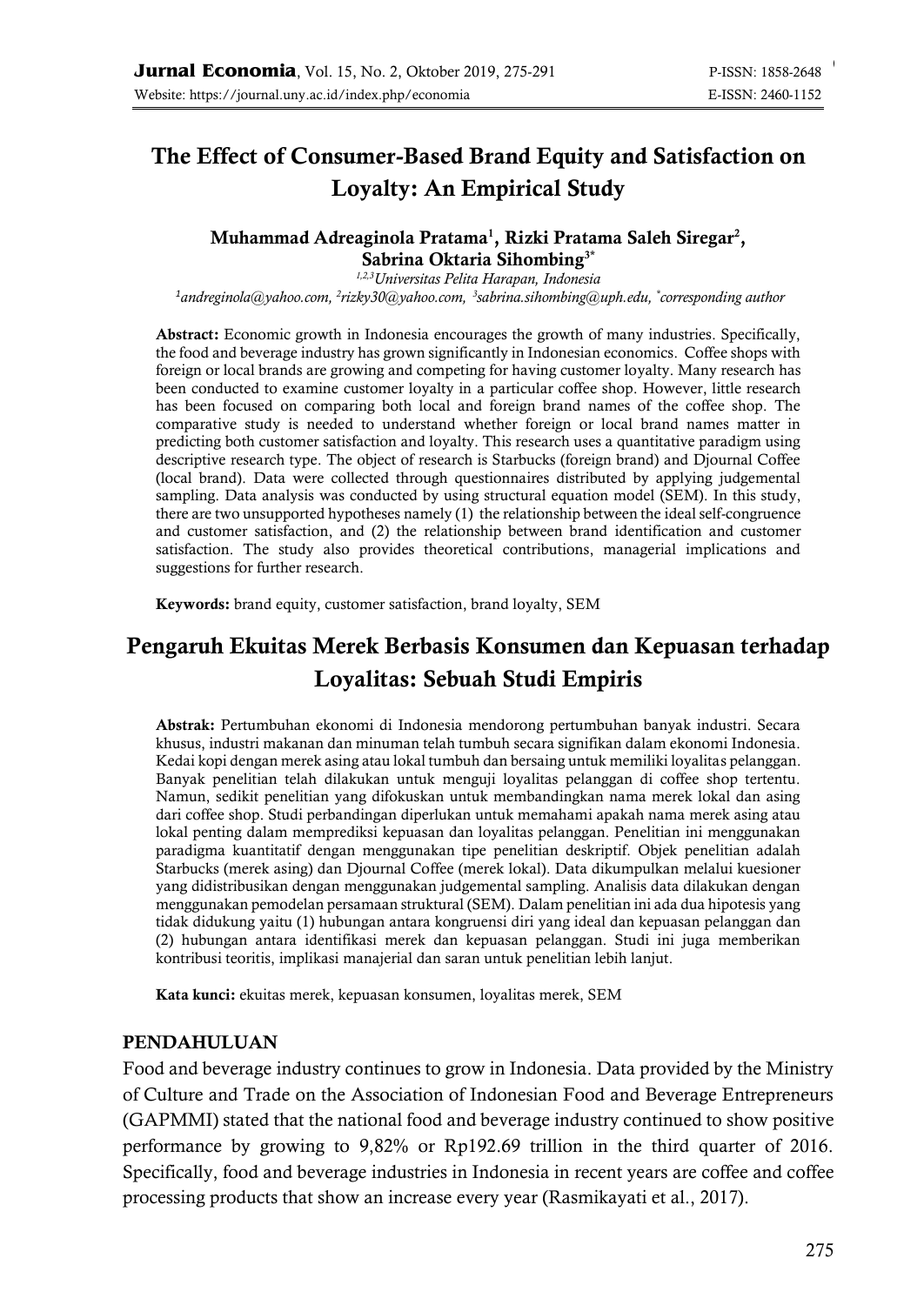| No  | Researcher (Year)                        | Research  | Comparison |           | <b>Brands</b>                      |
|-----|------------------------------------------|-----------|------------|-----------|------------------------------------|
|     |                                          | location  | No         | Yes       | applied                            |
| 1.  | Amanata et al.<br>(2017)                 | Indonesia | $\sqrt{}$  |           | <b>Starbucks</b>                   |
| 2.  | Andreani et al.<br>(2017)                | Indonesia | $\sqrt{}$  |           | <b>Starbucks</b>                   |
| 3.  | Anggraeni (2014)                         | Indonesia | $\sqrt{}$  |           | Coffee<br>Toffee                   |
| 4.  | Budiman et al.<br>(2013)                 | Indonesia | $\sqrt{}$  |           | Starbucks                          |
| 5.  | Hadiwidjaja and<br>Dharmayanti<br>(2015) | Indonesia | $\sqrt{}$  |           | <b>Starbucks</b>                   |
| 6.  | Kristanto (2015)                         | Indonesia | $\sqrt{}$  |           | D'Cooffe<br>Coffee                 |
| 7.  | Larasati and<br>Suryaputra (2013)        | Indonesia | $\sqrt{}$  |           | Coffee<br>Toffee                   |
| 8.  | Leha and Subagyo<br>(2014)               | Indonesia | $\sqrt{}$  |           | <b>Starbucks</b>                   |
| 9.  | Novia et al. (2016)                      | Indonesia | $\sqrt{}$  |           | <b>Starbucks</b>                   |
| 10. | Prasetya (2015)                          | Indonesia | $\sqrt{}$  |           | Just<br>Coffee                     |
| 11. | Rorimpandey et<br>al. (2017)             | Indonesia | $\sqrt{}$  |           | <b>Black Cup</b><br>Coffee         |
| 12. | Saraswati et al.<br>(2014)               | Indonesia | $\sqrt{}$  |           | <b>Starbucks</b>                   |
| 13. | Susanty and<br>Kenny (2015)              | Indonesia |            | $\sqrt{}$ | <b>Starbucks</b><br>dan<br>Excelso |
| 14. | Senjaya et al.<br>(2013)                 | Indonesia | $\sqrt{}$  |           | <b>Starbucks</b>                   |
| 15. | Setiadi, Djoko<br>and Ngatno<br>(2015)   | Indonesia | $\sqrt{}$  |           | J.co<br>Coffee                     |

Table 1. Research of coffee shops loyalty

Source: summarized from previous research cited above

The number of coffee shop in Indonesia is significantly growing can be seen from the number of coffee shops that do the franchise or open the coffee shop by using a new brand. Coffee shop business in Indonesia began since the inclusion of a coffee shop company originating from Seattle, United States that is Starbucks. Starbucks coffee shops change people's perceptions of consuming coffee including in Indonesia, because Starbucks provides adequate facilities at its coffee shop for the convenience of its customers since customers come to coffee shops not just to drink coffee only, but to relax enjoy the environment, meet colleagues or take a break from a tiring day. What Starbucks does get a positive response from its loyal customers, because a competitive advantage is born when all parties in the company hold that there is nothing trivial and customers pay attention to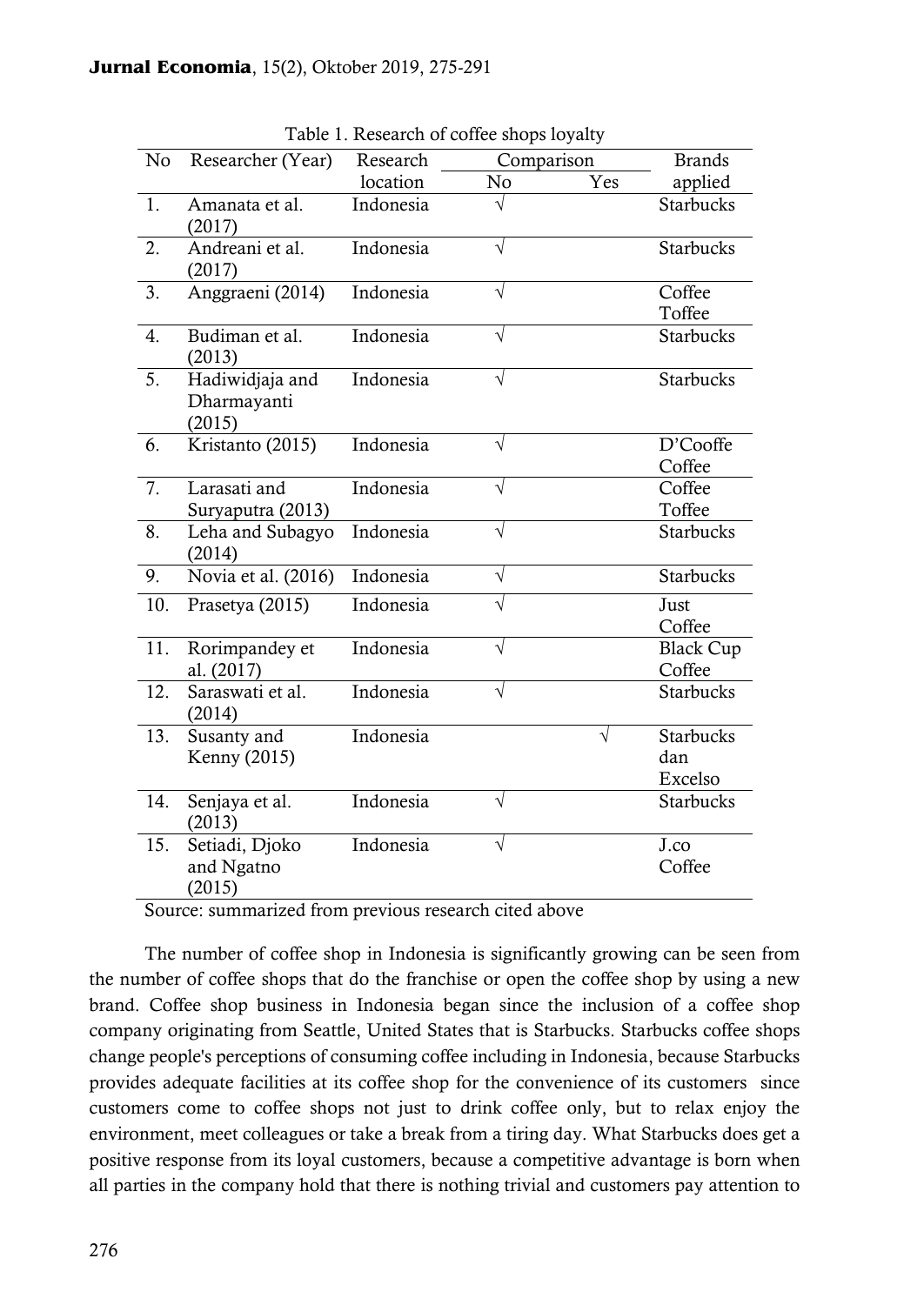everything. Therefore, many emerging local coffee shops by following the concept of Starbucks to compete and create satisfaction experienced by customers to gain loyalty from them. But little research on brand loyalty in coffee shops by comparing foreign and local brands of coffee shops (Table 1). With reference to research gap, this research aims to compare two brands of foreign and local coffee shops in examining the relationship of brand equity and customer satisfaction with brand loyalty.

Business needs a physical facility to support the business activity. Physical quality is defined as an environment that covers the overall layout, ambiance, design, lighting, decoration and aesthetics of a restaurant/cafe (Lee & Jeong, 2012). Furthermore, the physical environment is considered as an important factor for the success of any restaurant/cafe. Especially for business services that are intangible and require the role of customers during the process takes place. Furthermore, many companies increase customer satisfaction by improving physical quality or enhancing the attributes used (Ali and Amin, 2013). Physical quality can be effectively utilized by the company to reinforce the company's brand image and directly improve customer satisfaction (Ryu et al, 2012: 95). Previous research such as Ali and Muqadas (2015), Ali et al (2016), Kumalaningrum et al (2016), Molinillo et al (2015), Prabowo (2017), Rizqy et al (2015), Sardar and Shahrarki (2015), Sugandhy et al (2016), Susanty and Kenny (2015) and Yuriansyah (2013) showed that physical quality is an antecedent of customer satisfaction and that the two constructs must positively associate each other. Thus formed the first hypothesis in this study is:  $H<sub>1</sub>$ : There is a positive relationship between physical quality and customer satisfaction.

The staff or employees of an organization are important factors in shaping customer perceptions and satisfaction, as they are the people ultimately responsible for providing quality services that meet customer expectations (Susanty & Kenny, 2015). The behavior of staff is an image projected by the competence, courtesy, friendliness and responsiveness of the staff (Nam et al, 2011). The behavior of staff can affect consumers' perceptions of service quality, because success and failure of service delivery are based on attitudes and behaviors of staff who make contact with customers (Alhelalat et al, 2017). Staff who deal directly with customers can influence customer perceptions of the services of a brand (Turkey & Sengul, 2014). Moreover, staff behavior affect the quality of the relationships that are established between customers and companies (Turkey & Sengul, 2014). Previous research shows that the explicit service attributes and the attention and courtesy of staff also positively affect the customer satisfaction of Ali and Muqadas (2015), Ali et al (2016), Budiman et al (2013), Kumalaningrum et al (2016), Molinillo et al (2015), Prabowo (2017), Sardar and Shahrarki (2015), Sugandhy et al (2016), Susanty and Kenny (2015) and Yuriansyah (2013). Hence the second hypothesis of this study is established:  $H<sub>2</sub>$ : There is a positive relationship between staff behavior and customer satisfaction.

Congruence refers when people see that their self-concept is in accordance with the image of the object. Ideal self-congruence refers to whether there is a gap between what customers perceive about the brand and what customers actually expect from the brand (Shahroodi et al, 2015: 3). In other words, the ideal fit of one's self can affect their satisfaction or affect customer satisfaction. Therefore, ideal self-congruence can lead to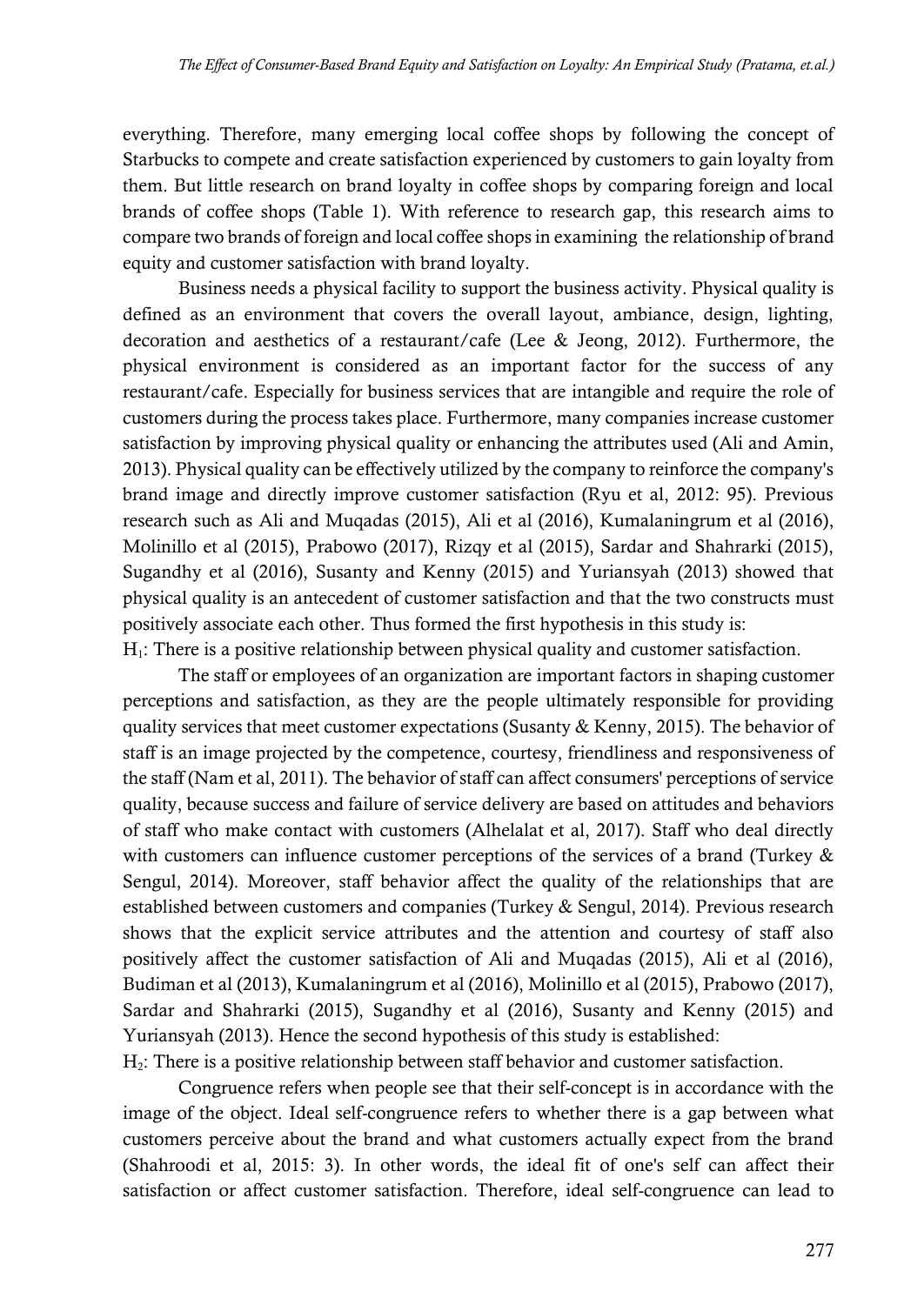satisfaction because positive conformity between self-image and brand image can lead to a positive and high level of satisfaction. Previous research has shown that ideal selfcongruence can be used to predict customer satisfaction of Ali and Muqadas (2015), Berezan et al (2017), Gunawan et al (2013), Jorfi and Gayem (2016), Kim et al (2016), Molinillo et al (2015), Moradi et al (2014), Nasri (2015), Rabie et al (2015), Sardar and Shahrarki (2015) and Susanty and Kenny (2015). Thus, it is likely that customers will show a positive response to the coffee shop when they feel that the coffee shop atmosphere (another image of the customer) matches their self-image. Based on the above statement, the third hypothesis in this study is as follows:

H3: There is a positive relationship between ideal self-congruence and customer satisfaction.

Brand identity is where the company creates a brand meaning in the minds of customers (Shahroodi et al, 2015: 3). To be effective, brand identity needs to resonate with consumers, differentiate brands with competitors and represent what the company will do over time. Brand identification also affects the success of a company in terms of getting satisfied customers (Ali & Muqadas, 2015: 849). Previous research shows that brand identification significantly positive effect on customer satisfaction. In the specific, customers with a high level of brand identification will feel proud of being brand owners or satisfied when consuming certain brand products (Susanty & Kenny, 2015). The positive influence of brand identification on customer satisfaction is supported by previous research by Ali and Muqadas (2015), Jorfi and Gayem (2016), Kim et al (2017), Kumar (2014), Molinillo et al (2016), Moradi et al (2014), Popp and Woratschek (2017), Rabie et al (2015), Sardar and Sharaki (2015), Shirazi1 et al (2013) and Susanty and Kenny (2015). Based on the above statement, the fourth hypothesis in this study is:

H4: There is a positive relationship between brand identification and customer satisfaction.

The lifestyle-congruence expresses the suitability of the customer's lifestyle and relates to the desired customer's desired fit (Garg et al, 2017). Furthermore, Garg et al. (2017) pointed-out that lifestyle-congruence is one component to improve customer satisfaction. Brands are built and reinforced by describing the experience and lifestyle desired when using the product (Cassewell & Maxwell, 2005 cited by Susanty & Kenny, 2015). The higher the level of brand image in accordance with the lifestyle of consumers, the greater the consumer satisfaction with the brand experience. Previous studies conducted by Ali and Muqadas (2015), Aluregowda (2013), Artanta and Hatane (2016), Jorfi and Gayem (2016), Molinillo et al (2016), Moradi et al (2014), Rabie et al (2015 ), Sardar and Sharaki (2015), Shahroodi et al (2015) and Susanty and Kenny (2015) show a significant positive relationship between lifestyle-congruence and customer satisfaction. Then, the fifth hypothesis of this study proposes that:

H5: There is a positive relationship between lifestyle-congruence and customer satisfaction.

Loyalty is a strong attachment to the brand as evidenced by the company's inherent behavior, recommending its product, purchasing additional products or services from it, and so on (Susanty & Kenny, 2015). According Shahroodi et al (2015) the increasing of customer satisfaction will affect the increasing in brand loyalty. It can be stated that satisfaction is a key indicator of winning customer loyalty to certain brands over the long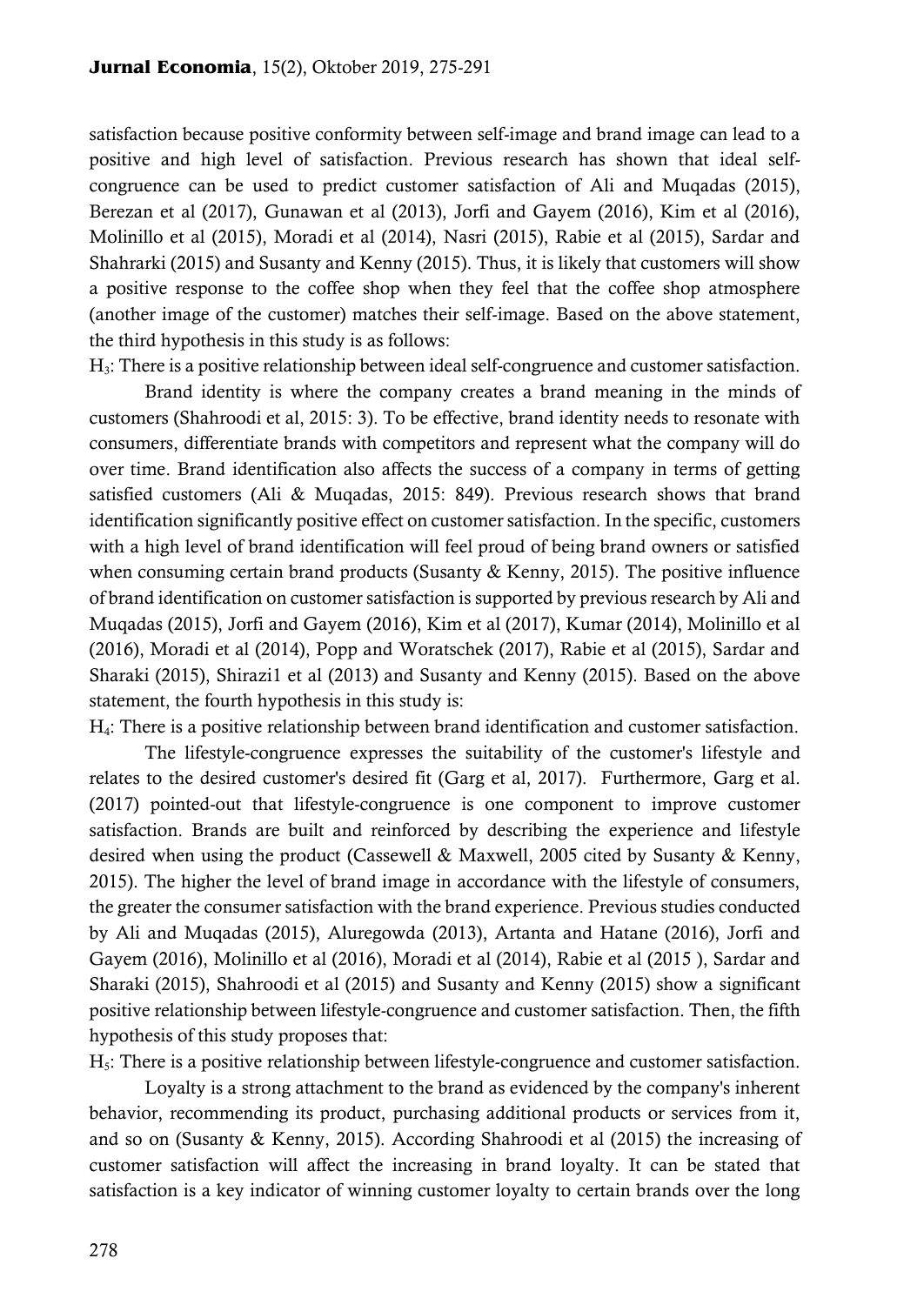term (Susanty & Kenny, 2015). Hypothesis test results that have been done show that customer satisfaction significantly positive effect on brand loyalty (Shahroodi et al, 2015). Previous study showed that satisfaction is the main antecedent of brand loyalty by Ali and Muqadas (2015), Jorfi and Gayem (2016), Kumalaningrum et al (2016), Kumar (2014), Molinillo et al (2016), Moradi et al (2014 ), Nam et al (2011), Rabie et al (2015), Sardar and Sharaki (2015) and Zhang (2015). Therefore the sixth hypothesis in this study is:  $H<sub>6</sub>$ : There is a positive relationship between customer satisfaction and brand loyalty.



Based on explanation above, the research model can be offered as in Figure 1.

Figure 1. Research Model (Source: Susanty and Kenny, 2015)

## **METHOD**

This research applied a quantitative paradigm. This paradigm is appropriate for use in this study because this study aims to examine the relationship between variables by analyzing data with statistical techniques (Creswell, 2013). Quantitative research uses statistical methods to clarify hypotheses and find out the relationships between variables (Malhotra, 2015).

The object of research is anything in the form of what is determined by the researcher to be studied in order to obtain information about it and can be drawn conclusion (Sudaryono, 2017: 151). Object used in this research is coffee shop. There are two reasons why researchers choose coffee shops as research objects. First, the researchers see that students cannot be separated from the gathering together with their peers. Furthermore, where to gather it most students choose coffee shops as an option because it provides the facilities they need such as Wi-Fi, drinks and food. Secondly, today many coffee shops emerge from various brands by presenting what the needs of its customers; it is interesting for researchers to know the factors that can make customer satisfaction and their loyalty to the coffee shop. In this study there are two brands of coffee shops that want to be examined for comparisons between a single coffee shop brand with a second coffee shop brand, which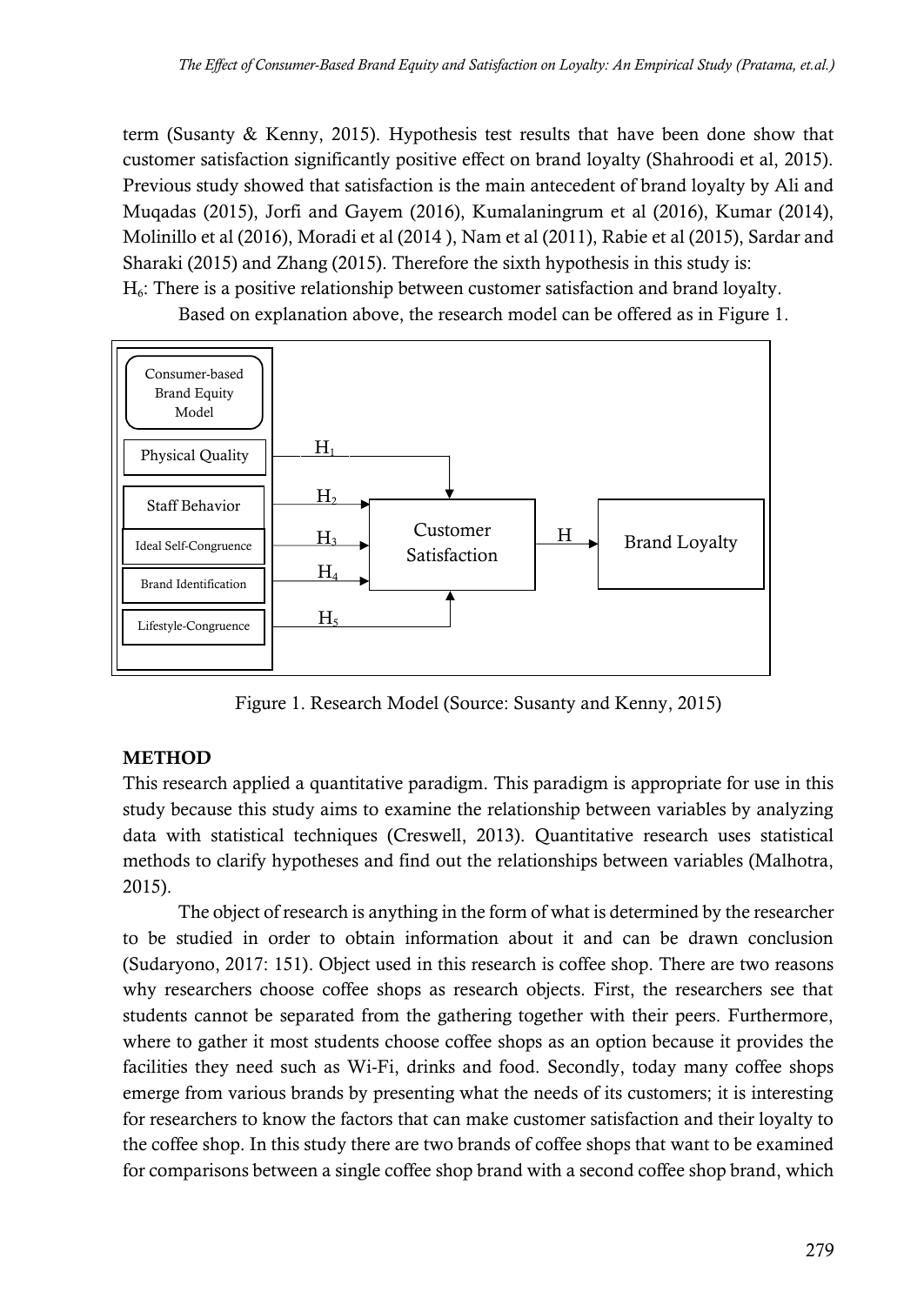aims to investigate the relationship between brand equity, customer satisfaction and brand loyalty in coffee shop industry represented by Starbucks and Djournal Coffee.

Researchers applied the Starbucks brand (as a foreign brand) because Starbucks is a famous coffee shop brand that already has many loyal customers. While Djournal Coffee was selected based on a survey that has been given by researchers to 25 students of one private university in Tangerang and 14 students answered that Djournal Coffee is a coffee shop brand that is equivalent to Starbucks representing brands from Indonesia. Starbucks is a global brand, while Djournal Coffee is one of the local coffee shop brands that compete with Starbucks. The reason researchers compare these two brands of coffee shops as objects for research is to see, if consumers are given different brand choices, whether consumers will make choices on global brands compared to brands originating from Indonesia.

Data were collected through personally administered questionnaire (personally administered questionnaire). Three main reasons for using the self-adminstered questionnaires. The first reason, by distributing questionnaires personally can build relationships between researchers and respondents. Secondly, the affordable cost incurred to conduct the distribution of uestionnaires. Finally, the security of the identity and responses of the respondents is high because the answers given are directly keeped by researchers (Sekaran & Bougie, 2016).

In this study, researchers used individual units of analysis because researchers wanted to know the opinions of each person who likes to sit down while drinking coffee and doing something at Starbucks and Journal Coffee. Individuals who were appointed by the researchers were students of XYZ University in Karawaci. There are three reasons why researchers appoint these individuals. First, because XYZ University students in Karawaci has a middle and upper economic level and this is in accordance with the object of research used, namely Starbucks and Journal Coffee which is a coffee shop for the upper middle class. Secondly, due to time and cost limitations that make researchers unable to conduct research objects and individual selection outside the area of residence of the researcher. And lastly, because XYZ University students can represent the data used because visitors who come to the coffee shop are mostly 18-22 years old and are students.

The variable is an empirical assessment of a concept that is assumed to be a different value (Bernard, 2017). The research variables were measured using indicators based on previous studies (Wang & Sengupta, 2016; Alnawas & Altarifi, 2015; Susanty & Kenny, 2015; Kusuma, 2014; Turkey & Sengul, 2014: Widjoyo et al., 2013 ). Specifically, physical quality is measured using four indicators : (1) The coffee shop equipment is aesthetically pleasing, (2) This coffee shop offers good Wi-fi connection, (3) The coffee shop is visually appealing, and (4) Coffee shop this gave me an interesting visual space. Another variable, staffs behavior, was measured by the following 4 indicators: (1) This coffee shop staff listened to customer complaints including me, (2) The coffee shop staff helped me in choosing the best menu, (3) The staff of this coffee shop was friendly with customers, and (4) The staff of this coffee shop can not answer questions from customers.

The idel self-congruence is measured by 4 indicators. The four indicators are: (1) I feel similar to the consumers who consume the brand products of this coffee shop, (2) The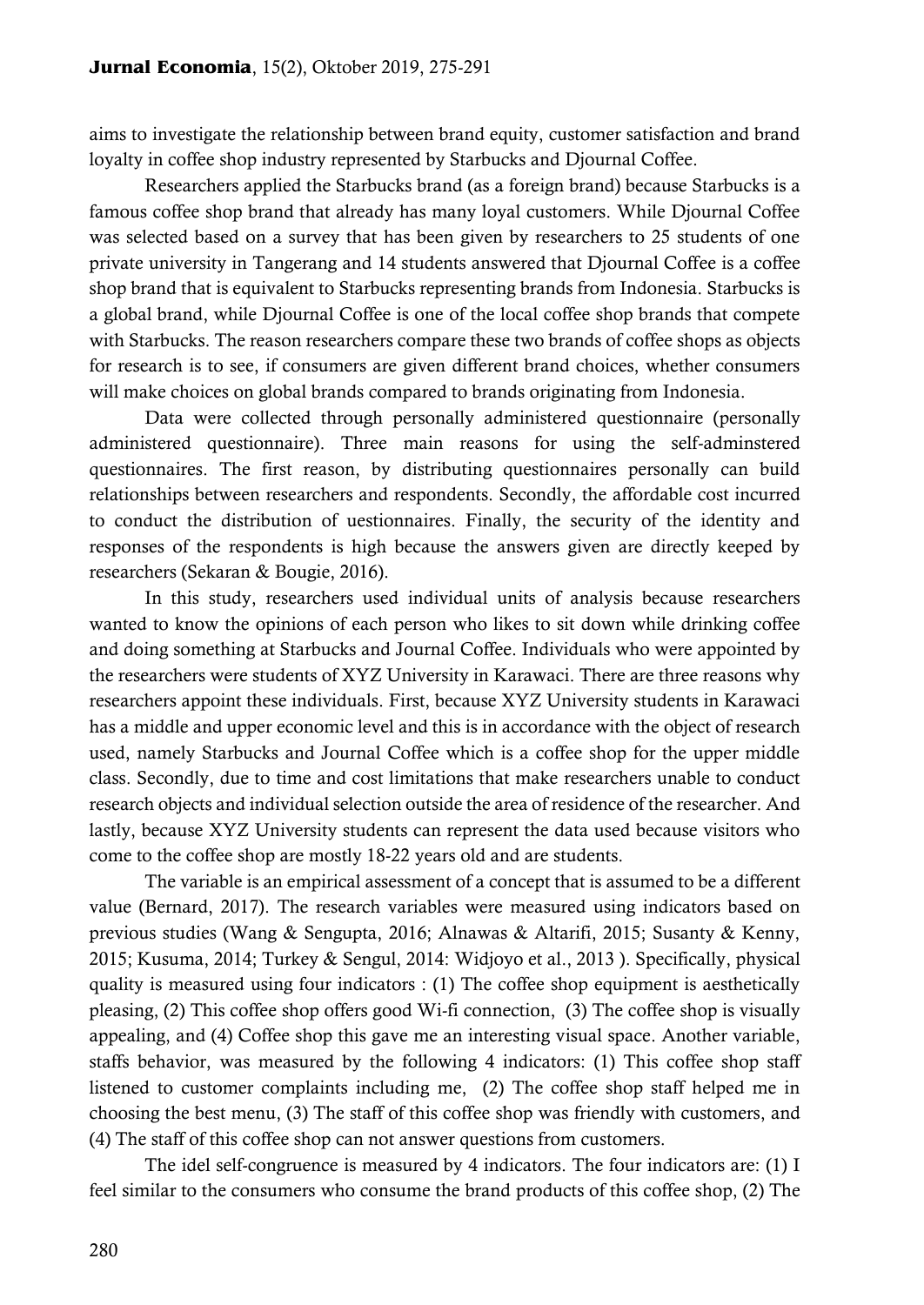brand image of this coffee shop according to myself, (3) According to others, the brand image of this coffee shop is in accordance with myself, and (4) The brand of this coffee shop reflects my ideal personality. Brand identification variables are also measured using four indicators, namely: (1) My personality is similar to the brand of this coffee shop, (2) If a story in the media criticize this coffee shop, I would feel ashamed, (3) When someone criticizes the coffee shop, it such as personal humiliation, and (4) The brand of this coffee shop has a good reputation.

The lifestyle suitability is measured using the following four indicators: (1) Coffee shops reflect my personal lifestyle, (2) This brand fits my lifestyle, (3) Using this coffee shop product supports my lifestyle, and (4) my lifestyle can change if there is no brand of coffee shop this. Customer satisfaction is measured by the following 4 indicators: (1) Overall, the service provided by the coffee shop employees is satisfactory, (2) Overall, the drinks served by this coffee shop are satisfactory, (3) Overall, the food served by this coffee shop satisfactory, and (4) Overall, the room layout presented by this coffee shop is satisfactory. Loyalty is measured using 4 indicators, namely: (1) I will not use another brand if there is a price increase on this brand, (2) After consuming this coffee shop for the first time I will stick with this coffee shop, (3) I never switch to another coffee shop if you have problems with this coffee shop, and (4) I consume this coffee product repeatedly because my experience in consuming coffee shop products is fun.

This research uses purposive sampling method. Thus, the selected sample must have certain criteria to be respondent (Sekaran & Bougie, 2016). The criteria are the respondents have made purchases at Starbucks and Djournal Coffee. The number of samples in this study includes 260 respondents (130 samples of Starbucks and 130 Djournal Coffee).

Goodness measures through reliability and validity test data (Sirakaya-Turk et al, 2017). Reliability refers to whether researchers get the same answer by using an instrument to measure something more than once (Bernard, 2017). While validity refers to whether the researcher has measured the concept correctly (Sekaran & Bougie, 2016). This research uses reliability testing by using internal consistency Cronbach alpha with minimum threshold that is 0,6. (Sekaran & Bougie, 2016; Hair et al., 2010). The treshold of corrected item-total correlation applied in this research is 0.3 (Hair et al., 2015).

Validity test is done by applying the construct validity. This type of validity represents the degree to which a measurement assesses the theoretical concepts designed to be judged (Shaughnessy et al., 2012). Furthermore, construct validity is achieved if it meets the validity of convergence and discriminant validity. In this study using exploratory factor analysis (EFA) to test the validity of convergent measurement scale (Iyamu, 2015). In the specific, an indicator is said to meet the validity of convergence if it has a loading factor value of  $\geq 0.7$  and discriminant validity will be achieved if the correlation limit is <0.7 (Ghozali & Latan, 2015). Thus, this research uses a load factor with the threshold of 0.7 for the validity of convergent and uses the correlation with the threshold of 0.7 to achieve the discriminant validity test can be achieved.

Structural Equation Model (SEM) is a method of statistical analysis to describe the relationship model among variables (Hoyle, 2014). There are three main reasons underlying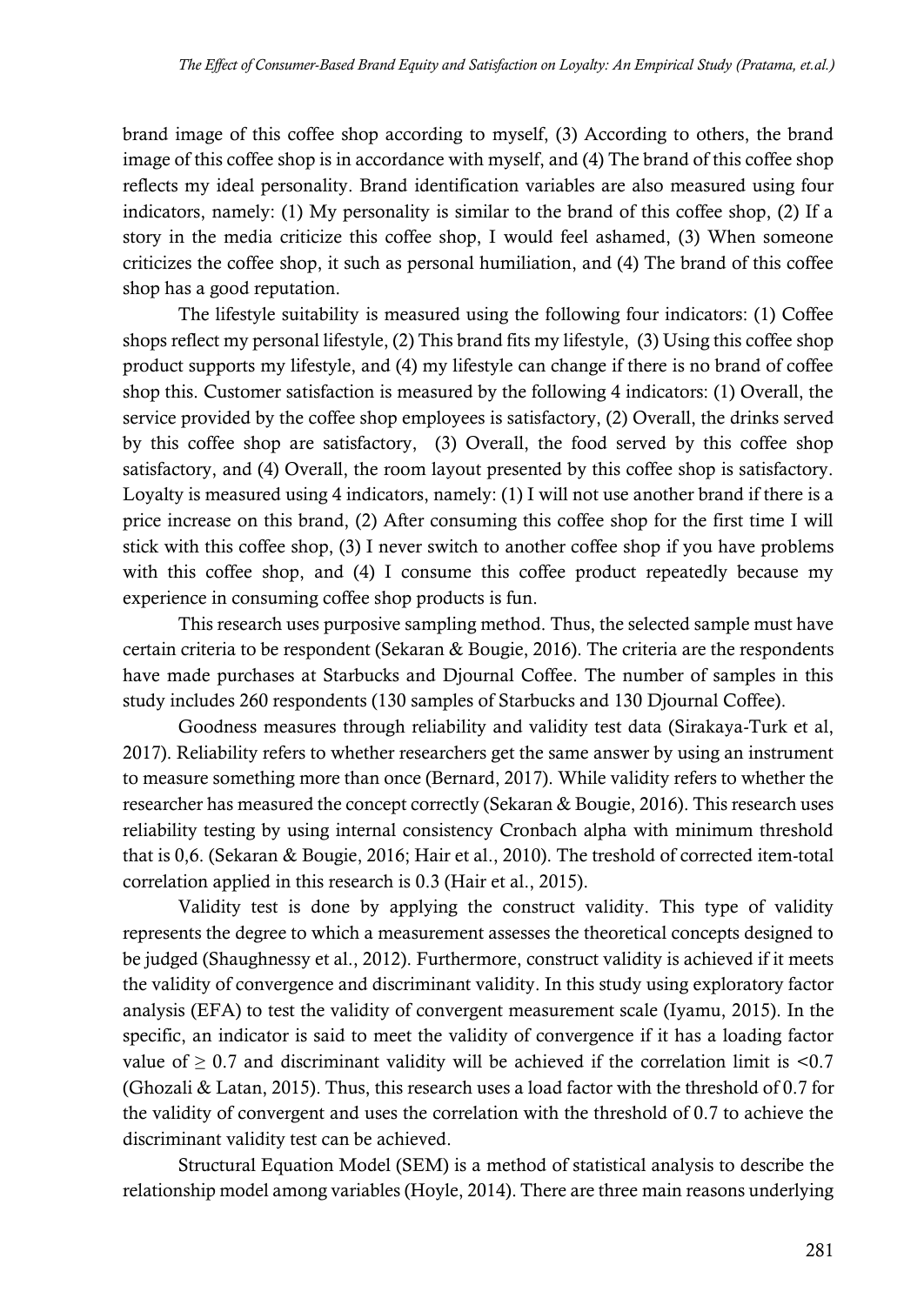the use of SEM. First, SEM has the ability to estimate the relationship between variables that are dual relations (Sudaryono, 2017). This relationship is formed in a structural model (the relationship between independent and dependent constructs). Secondly, SEM has the ability to describe patterns of relationship between latent constructs and manifest variables (Sudaryono, 2017). Finally, this study has intervening variables, so that the existing research intervening variables can use SEM testing (Schumacker & Lomax, 2015).

|                       | <b>Indicator Loadings</b> | <b>Indicator Loadings</b> |
|-----------------------|---------------------------|---------------------------|
|                       | (Djournal Coffee)         | (Starbucks)               |
| $PQ1 \leftarrow PQ$   | 0,798                     | 0,873                     |
| $PQ3 \leftarrow PQ$   | 0,868                     | 0,767                     |
| $PQ4 \leftarrow PQ$   | 0,823                     | 0,738                     |
| $SB1 \leftarrow SB$   | 0,865                     | 0,817                     |
| $SB2 \leftarrow SB$   | 0,809                     | 0,789                     |
| $SB3 \leftarrow SB$   | 0,827                     | 0,782                     |
| $ISC1 \leftarrow ISC$ | 0,860                     | 0,847                     |
| $ISC2 \leftarrow ISC$ | 0,889                     | 0,887                     |
| $ISC3 \leftarrow ISC$ | 0,892                     | 0,864                     |
| $BI1 \leftarrow BI$   | 0,958                     | 0,936                     |
| $BI2 \leftarrow BI$   | 0,587                     | 0,733                     |
| $BI3 \leftarrow BI$   | 0,644                     | 0,783                     |
| $LC1 \leftarrow LC$   | 0,935                     | 0,920                     |
| $LC2 \leftarrow LC$   | 0,914                     | 0,908                     |
| $LC3 \leftarrow LC$   | 0,823                     | 0,922                     |
| $CS1 \leftarrow CS$   | 0,881                     | 0,791                     |
| $CS2 \leftarrow CS$   | 0,842                     | 0,771                     |
| $CS3 \leftarrow CS$   | 0,832                     | 0,836                     |
| $CS4 \leftarrow CS$   | 0,838                     | 0,628                     |
| $BL1 \leftarrow BL$   | 0,877                     | 0,912                     |
| $BL2 \leftarrow BL$   | 0,859                     | 0,927                     |

Table 2. Indicator loadings values

Legend: PQ : Physical Quality, SB : Staff Behavior, ISC : Ideal Self-Congruence, BI : Brand Identification, LC : Lifestyle-congruence, CS : Customer Satisfaction, BL : Brand Loyalty

## FINDING AND DISCUSSION

Two hundred and sixty questionnaires were distributed to respondents in both Starbucks and Djournal Coffee shops. Out of 260 questionnaires, 249 were returned from those coffee shops. Specifically, there were 123 questionnaires returned by respondents from Djournal Coffee and 126 from Starbucks. The number of questionnaires obtained represent response rate of 95.76%. The high rate of return is achieved due to the method of distributing the questionnaire personally. The advantages of using this method of dissemination are able to build good relationships with respondents and motivate respondents and then clarify the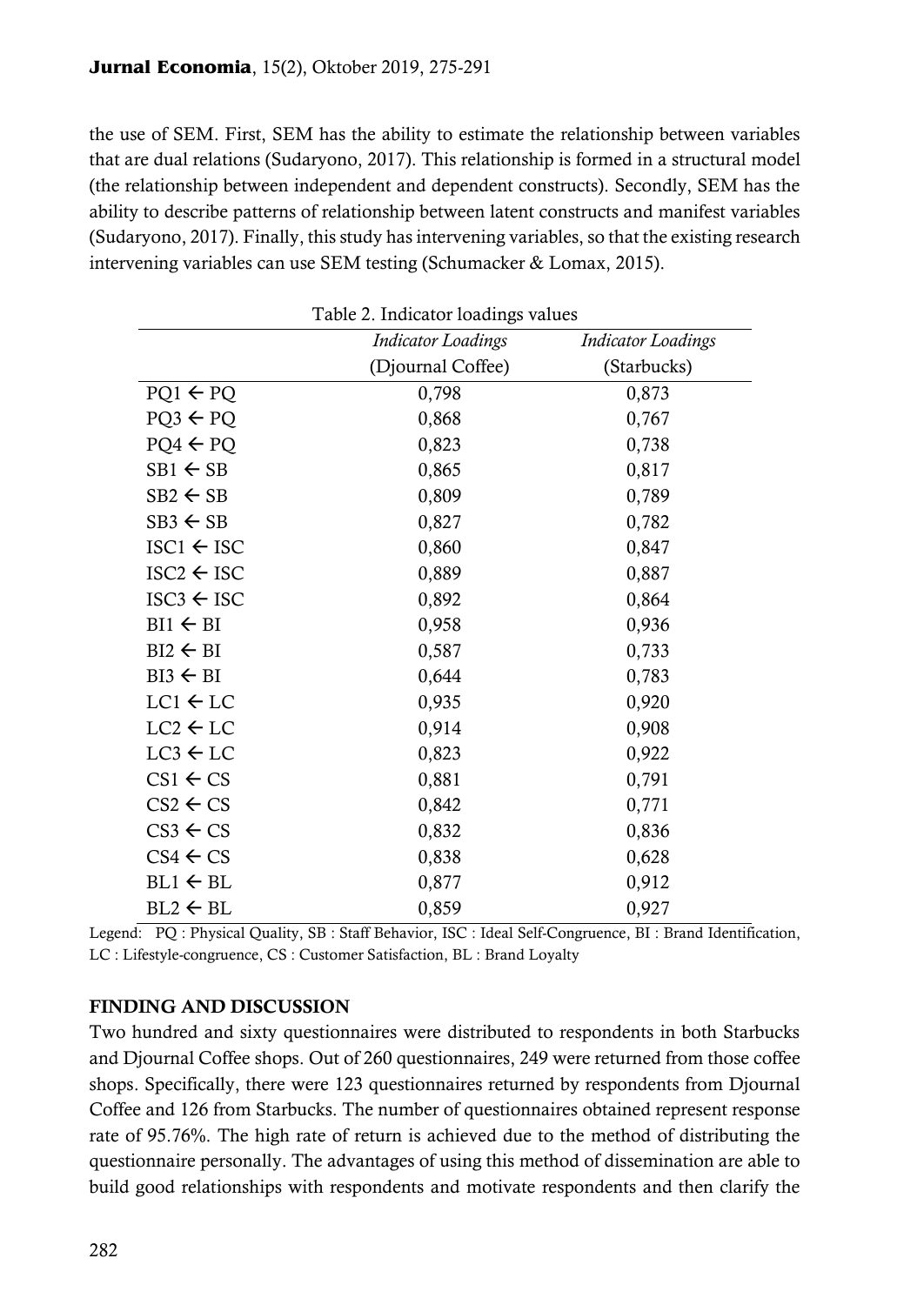doubts experienced by respondents and the last response-rate given respondents reached up to 100% (Sekaran and Bougie, 2016). Of the 249 returned questionnaires, there were 9 questionnaires that could not be further processed because they were incomplete in the questionnaire filling. Thus, there are 240 questionnaires that can be further processed.

Profile of respondents can be submitted as follows. The majority of respondents are either respondent whose data are taken from foreign or local brand coffee shops aged 20 to 22 years. More than half of the respondents in the local coffee shop are men while more than half of the respondents in overseas coffee shops are female. However, the intensity of both respondents' coffee shop with foreign and local brands is up to 3 times per month.

The measurement model was performed before the structural model. Specifically, the measurement model aims to test composite reliability, absolute standardized loading. The analysis shows that the composite reliability value ranges from 0.784 to 0.940. The average variance extracted (AVE) is in the range of 0.559 to 0.845. Table 2 shows the value of indicator loadings.

Tables 3a and 3b show the results of Fornell-Larcker discriminant validity test in which the AVE root for each construct is larger than the correlation between constructs and other constructs it can be said to qualify the discriminant validity of Fornell-Larcker. The construct validity in this research has been achieved because it meets the predefined requirements.

| Variabel               | <b>AVE</b> | BI    | PQ    | LC    | <b>ISC</b> | $\mathbf{C}\mathbf{S}$ | BL    | <b>SB</b> |
|------------------------|------------|-------|-------|-------|------------|------------------------|-------|-----------|
| BI                     | 0,676      | 0,822 |       |       |            |                        |       |           |
| PQ                     | 0,632      | 0,168 | 0,795 |       |            |                        |       |           |
| LC                     | 0,840      | 0,714 | 0,192 | 0,916 |            |                        |       |           |
| <b>ISC</b>             | 0,750      | 0,728 | 0,262 | 0,633 | 0,866      |                        |       |           |
| $\mathbf{C}\mathbf{S}$ | 0,578      | 0,346 | 0,372 | 0,457 | 0,409      | 0,760                  |       |           |
| BL                     | 0,845      | 0,466 | 0,271 | 0,537 | 0,476      | 0,511                  | 0,920 |           |
| <b>SB</b>              | 0,634      | 0,291 | 0,347 | 0,304 | 0,296      | 0,378                  | 0,167 | 0,796     |
|                        |            |       |       |       |            |                        |       |           |

Table 3a. The results of discriminant validity (*Fornell-Larcker*) for Starbucks

Table 3b. The results of discriminant validity (Fornell-Larcker) for Djournal Coffee

| Variabel               | <b>AVE</b> | BI    | <b>PQ</b> | LC    | <b>ISC</b> | $\mathbf{C}\mathbf{S}$ | BL    | <b>SB</b> |
|------------------------|------------|-------|-----------|-------|------------|------------------------|-------|-----------|
| BI                     | 0,559      | 0,748 |           |       |            |                        |       |           |
| PQ                     | 0,689      | 0,366 | 0,830     |       |            |                        |       |           |
| LC                     | 0,795      | 0,634 | 0,385     | 0,892 |            |                        |       |           |
| <b>ISC</b>             | 0,776      | 0,723 | 0,379     | 0,744 | 0,881      |                        |       |           |
| $\mathbf{C}\mathbf{S}$ | 0,720      | 0,340 | 0,606     | 0,489 | 0,425      | 0,849                  |       |           |
| BL                     | 0,754      | 0,478 | 0,247     | 0,411 | 0,621      | 0,298                  | 0,868 |           |
| <b>SB</b>              | 0.696      | 0,302 | 0,409     | 0,347 | 0,342      | 0,600                  | 0,311 | 0,834     |

To test research hypotheses, structural model was examined by using the software PLS. The results of all research hypotheses for both foreign and local are presented in Table 4a and 4b.

Hypothesis 1 states that there is a significant relationship between physical quality and customer satisfaction in both coffee shops. This hypothesis is supported in accordance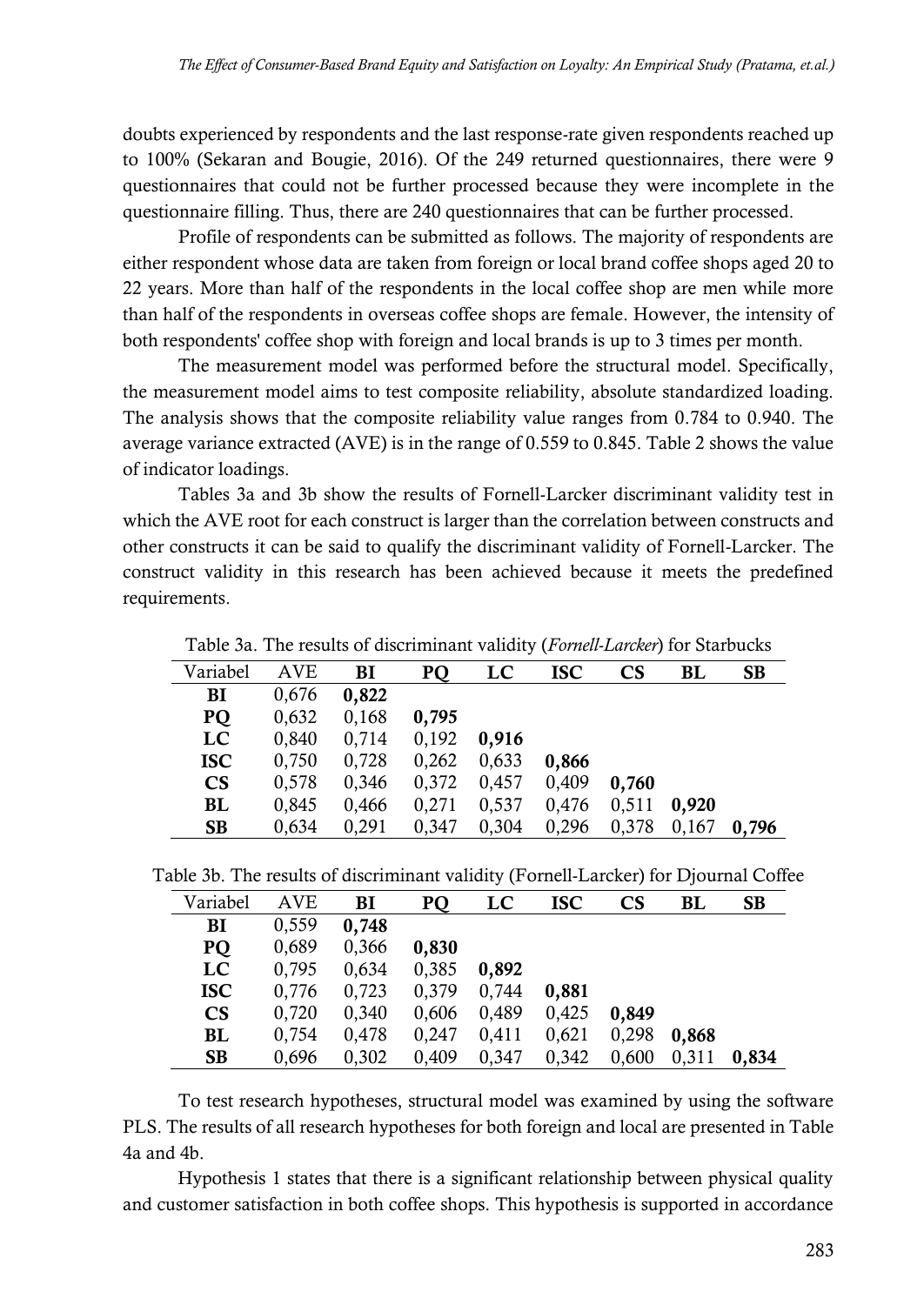with previous research where the physical quality is related to customer satisfaction of Ali and Muqadas (2015), Ali et al (2016), Kumalaningrum et al (2016), Molinillo et al (2015), Prabowo (2017), Rizqy et al (2015), Sardar and Shahrarki (2015), Sugandhy et al (2016), Susanty and Kenny (2015) and Yuriansyah (2013) who stated that physical quality is the antecedent of consumer satisfaction and that the two constructs must positively associate each other one another.

| Tabel 4a. The results of structural model (Starbuck) |                      |             |           |         |               |  |  |
|------------------------------------------------------|----------------------|-------------|-----------|---------|---------------|--|--|
| <b>Hyphoteses</b>                                    | Variabel             | Coefficient | <b>CR</b> | P-value | Conclusion    |  |  |
|                                                      | relationship         | path valu   |           |         |               |  |  |
| H1                                                   | $PO \rightarrow CS$  | 0,220       | 2,756     | 0,003   | Supported     |  |  |
| H <sub>2</sub>                                       | $SB \rightarrow CS$  | 0,183       | 2,149     | 0,016   | Supported     |  |  |
| H <sub>3</sub>                                       | $ISC \rightarrow CS$ | 0,157       | 0,117     | 0,090   | Not Supported |  |  |
| H <sub>4</sub>                                       | $BI \rightarrow CS$  | $-0,089$    | 0,708     | 0,240   | Not Supported |  |  |
| H <sub>5</sub>                                       | $LC \rightarrow CS$  | 0,323       | 2,617     | 0.005   | Supported     |  |  |
| H <sub>6</sub>                                       | $CS \rightarrow BL$  | 0,511       | 7,382     | 0,000   | Supported     |  |  |

|                | Table 40. The results of structural model (DJournal Conce) |          |          |         |               |  |  |
|----------------|------------------------------------------------------------|----------|----------|---------|---------------|--|--|
| Hypotheses     | Variable                                                   |          | Critical | P-value | Conclusion    |  |  |
|                | relationship                                               | value    | Ratio    |         |               |  |  |
| $H_1$          | $PO \rightarrow CS$                                        | 0.377    | 4,978    | 0,000   | Supported     |  |  |
| H <sub>2</sub> | $SB \rightarrow CS$                                        | 0,377    | 5,081    | 0,000   | Supported     |  |  |
| $H_3$          | $ISC \rightarrow CS$                                       | 0,043    | 0,355    | 0,361   | Not Supported |  |  |
| $H_4$          | $BI \rightarrow CS$                                        | $-0,095$ | 0,822    | 0,206   | Not Supported |  |  |
| $H_5$          | $LC \rightarrow CS$                                        | 0,241    | 2,426    | 0.008   | Supported     |  |  |
| $H_6$          | $CS \rightarrow BL$                                        | 0,298    | 2,690    | 0,004   | Supported     |  |  |

Table 4b. The results of structural model (Djournal Coffee)

Hypothesis 2 shows there is a significant relationship between staff behavior and customer satisfaction. These results show that there is an influence between the behavior of staff and customer satisfaction, if the staff behavior in the coffee shop is good then the customer will be satisfied. This hypothesis is supported by previous research by Ali and Muqadas (2015), Ali et al (2016), Budiman et al (2013), Kumalaningrum et al (2016), Molinillo et al (2015), Prabowo (2017), Sardar and Shahrarki (2015), Sugandhy et al (2016), Susanty and Kenny (2015) and Yuriansyah (2013).

Hypothesis 3 shows the insignificant relationship between ideal self-congruence and customer satisfaction. Thus the third hypothesis in this study is not supported, because the ideal self-congruence is not related to customer satisfaction. The insignificant result of this research can be related to the profile of respondents who are mostly aged between 20-22 years. According Strom and Strom (2009) adolescence is seen at the age between 14 and 24 years. Adolescence is an inconsistent period and tends to follow friends or parents (Darlon, 2007). According to Kanserina (2015) teen market share is the main target for producers. Furthermore, students are teenagers with a tendency to have a high consumption, because students consume a good or service not because they need or to fit themselves but the impulsive aspect that makes students behave consumptive (Kanserina, 2015: 4). This makes their ideal fit conformity not affecting satisfaction because the student consumes the related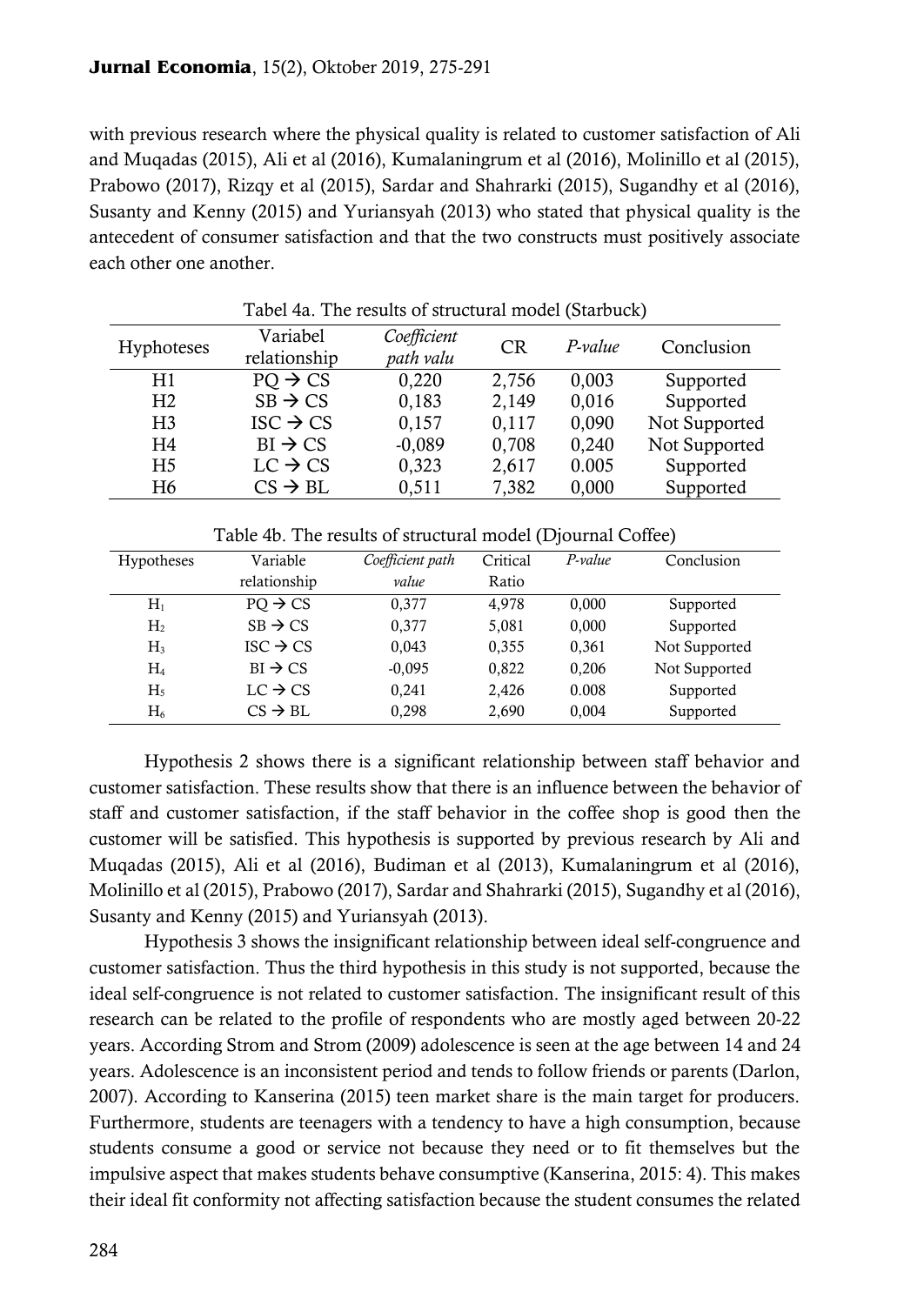coffee shop product because of their impulsive factor. This hypothesis is also not supported from previous research that is the work of Widjiono and Japarianto (2015), and Jamal (2004). Therefore this third hypothesis is not supported.

Hypothesis 4 shows the insignificant relationship between brand identification and customer satisfaction. Furthermore, customers from both brands of coffee shops are not too enthusiastic to identify themselves with this brand. From the results of statistical data can be said brand identification does not affect customer satisfaction. Customers pay more attention to other factors such as physical quality, staff behavior and lifestyle conformity. In this study the respondents were dominated by adolescents, why this hypothesis is not supported because adolescence is a time when everyone is trying to find his own identity (Wise, 2004). Furthermore, as stated the first indicator of brand identification "My personality is similar to this coffee shop", customers are not too enthusiastic to identify and associate themselves with this brand, so the sense of ownership of the customers against the brand's coffee shop is not an important factor for satisfaction. Because the majority of respondents to this study are teenagers, so they have not been able to identify them. This hypothesis is also not supported from previous research that is the work of Susanty and Kenny (2015).

Hypothesis 5 shows there is a significant relationship between lifestyle-congruence and customer satisfaction. These results suggest there is an influence between lifestylecongruence and consumer satisfaction. The existence of a significant relationship between lifestyle-congruence and customer satisfaction is supported similarly to previous research of Ali and Muqadas (2015), Aluregowda (2013), Artanta and Hatane (2016), Jorfi and Gayem (2016), Molinillo et al (2016) , Moradi et al (2014), Rabie et al (2015), Sardar and Sharaki (2015), Sharodi et al (2015) and Susanty and Kenny (2015).

Hypothesis 6 shows there is a significant relationship between customer satisfaction and brand loyalty. These results indicate there is an influence between the suitability of lifestyle and consumer satisfaction, the more satisfied consumers with the coffee shop then the consumer can be a loyal consumer. This hypothesis is supported similarly to the previous research of Ali and Muqadas (2015), Jorfi and Gayem (2016), Kumalaningrum et al (2016), Kumar (2014), Molinillo et al (2016), Moradi et al (2014), Nam et al (2011), Rabie et al (2015), Sardar and Sharaki (2015), Susanty and Kenny (2015) and Zhang (2015).

From the results obtained in this study there are four of the six hypotheses supported and there are two unsupported hypotheses. Associated with the results of the hypothesis there are some things that need to be considered by the coffee shop Djournal Coffee and Starbucks Coffee. From the first hypothesis can be seen the physical quality affects customer satisfaction. It can be stated that for both two coffee shops (i.e., Djournal Coffee and Starbucks), the physical environment of their coffee shop is an important element that affect customer satisfaction. This physical environment includes decoration, table equipment, chairs, sofa to coffee equipment, and others. Furthermore, creative unique designs that can spoil the eyes of their customers so that customers feel comfortable and want to linger in the coffee shop.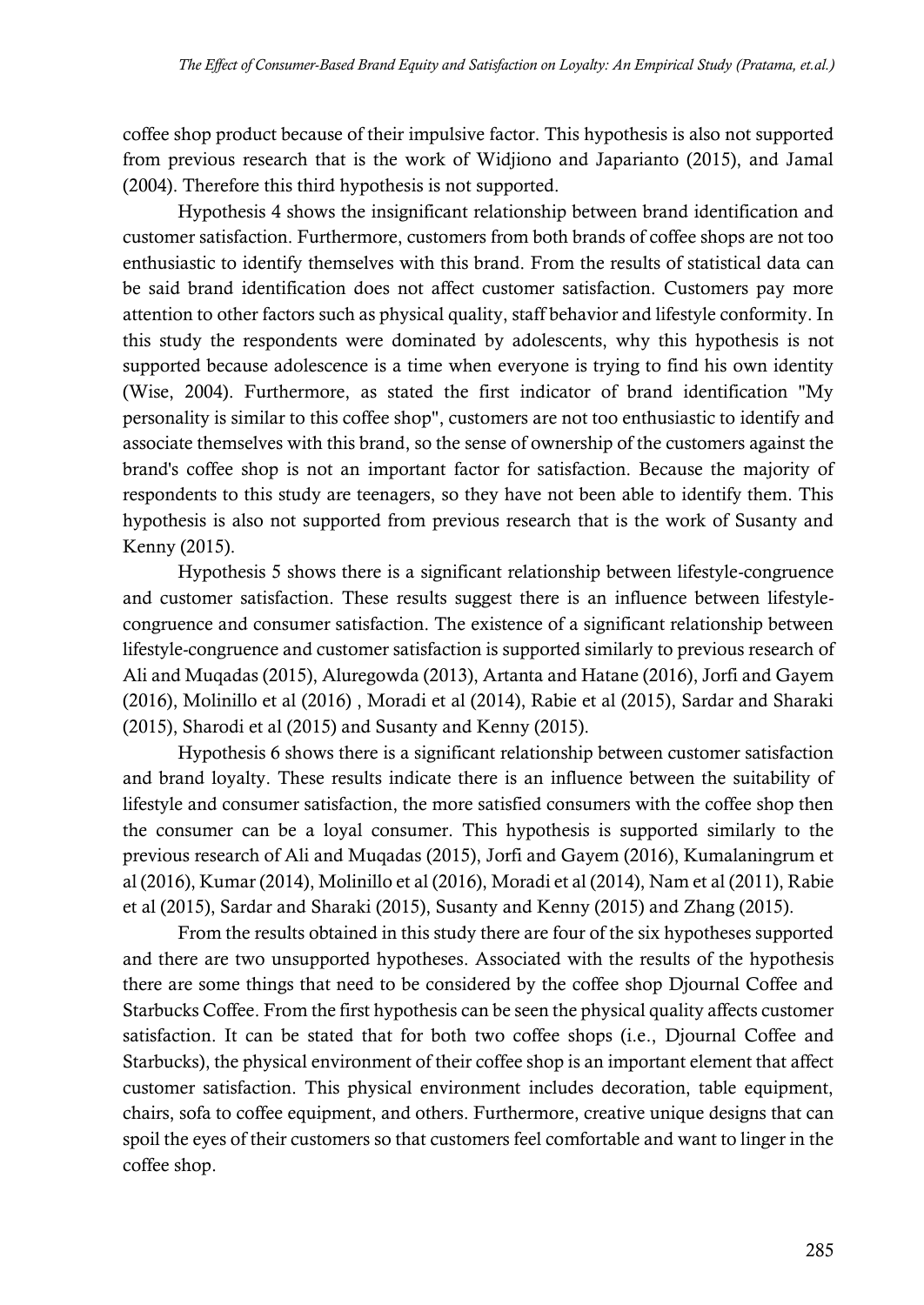The behavior of their staff needs to be taken into account in serving the customers of the coffee shop, because their attitude in dealing with customers affects customer satisfaction. Djournal Coffee can conduct training on their new employees, and orientate new employees. Orientation is useful to increase employee knowledge about the coffee shop industry, so as to understand the whole about the coffee shop. Providing commissions, bonuses, recreation for fellow employees of the coffee shop also improves employee work motivation, so they work harder so that the services provided according to customer expectations of the coffee shop and get customer satisfaction. It should also be noted that customers can provide direct criticism and advice to the coffee shop, so that the managers of the two coffeehouses know the natural problems or shortcomings.

In the third hypothesis result stated that the ideal self-congruence does not affect customer satisfaction. Specifically, for customers in Djournal Coffee and Starbucks Coffee, they do not paying much attention to their own ideal self-congruence in the coffee shop; but, they pay more attention to the quality provided by the coffee shop. In the fourth hypothesis also states that brand identification does not affect customer satisfaction. This statement should be noted by Djournal Coffee and Starbucks Coffee in brand identification and instill a good mind in their consumers that the products consumed by them are quality products

It can be said that the current lifestyle, especially the age of 18 to 27 years is identical with coffee, and can be seen from the profile of private respondents visiting Djournal and Starbucks coffee shop three or more times a month. So it has become their habit to visit the coffee shop. Moreover, the location of Starbucks Coffee and Djournal Coffee strategically adjacent to the university, so that the university students can reach it more easily, making the habits of university students to visit the coffee shop. The second manager of the coffee shop can provide discounts to nearby university students, to increase their motivation in buying Djournal Coffee or Starbucks Coffee products.

### **CONCLUSION**

The results showed that there are four of the six hypotheses supported and there are two unsupported hypotheses. This research is not separated from the limitations of the study as follows. The first limitation of the research relates with 2 coffee shops in a specific location (i.e., Starbucks coffee shop and Djournal Coffee in Karawaci area, Indonesia) applied as the research object. Therefore, this study can not be used as representative for coffee shops other than objects of this research.

The second limitation is relating with the use of non probability sampling. By using this sampling method the whole of the population did not get the same probability to be the respondent in this study. Thus, the results of this study can not be generalized into other objects, context, and others.

Based on the limitations of the study and the results of this study, it can be offered some suggestions for further research. The first suggestion is based on the research object. In other words, future research may apply different brand names of coffee shops. It aims to produce new knowledge in science. The second suggestion is that further research can select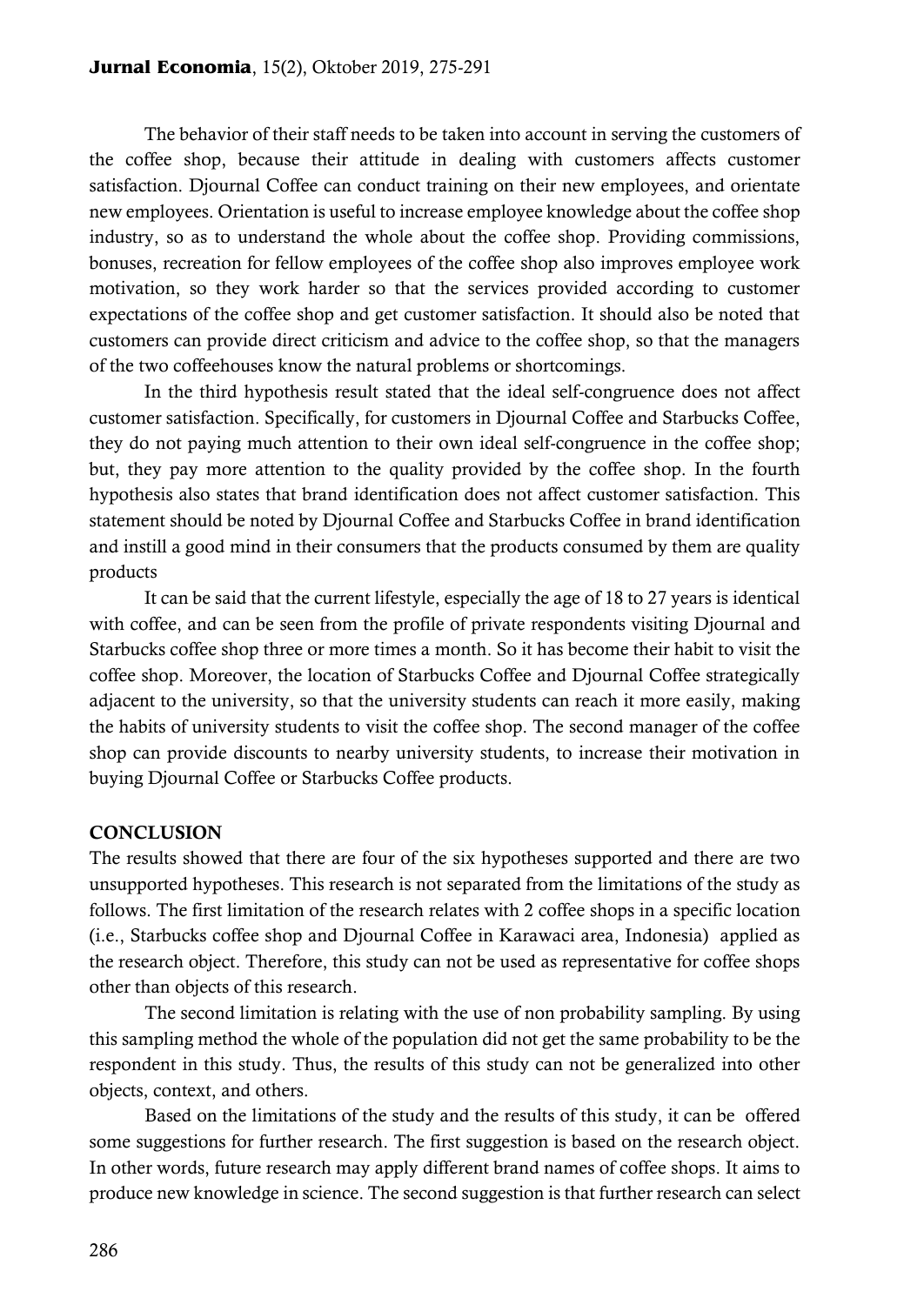different analytical units. Analytical units that can be used such as office employees, residential neighborhood communities or school students who like to drink coffee. This is because by using different analytical units are expected to generalize the research results.

The third suggestion is to use different variables when using the research object is a coffee shop. These variables can come from the researchers themselves by looking at the phenomena that occur around the coffee shop in order to form a new model of consumer loyalty in coffee shops. And the last suggestion is to conduct future research outside the city. In the specific, many studies about coffee shops in urban areas while many coffee shops also locate in suburb areas.The use of coffee shops located in the suburbs will offer new findings about the phenomenon that occurred there.

## **REFERENCES**

- Albert, N. & Merunka, D. (2013). The Role of Brand Love in Consumer‐Brand Relationships. *Journal of Consumer Marketing, 30*(3), 256-288.
- Alhelalat, J. A., Habiballah, M. A. & Twaissi, N. N. (2017). The impact of personal and functional aspects of restaurant employee service behaviour on customer satisfaction. Jordan: *International Journal of Hospitality Management, 66*, 46-53. doi:10.1016/j.ijhm.2017.07.001.
- Ali, F. & Muqadas, S. (2015). The Impact of Brand Equity on Brand Loyalty: The Mediating Role of Customer Satisfaction*. Pak J Commer Soc Sci Pakistan Journal of Commerce and Social Sciences*, *9*(3), 890-915.
- Ali, F., Omar, R. & Amin, M. (2013). An Examination of the Relationship between Physical Environment, Perceived Value, Image and Behavioural Intentions: A SEM Approach towards Malaysian Resort Hotels*. Journal of Hotel and Tourism Management, 27*(2), 9-26.
- Ali, F., Kim, W. G., Li, J. & Jeon, H. M. (2016). Make it Delightful: Customer's Experience, Satisfaction and Loyalty in Malaysian theme parks. *Journal of Destination Marketing Management,* 1-11. doi:10.1016/j.jdmm.2016.05.003.
- Amelia, P., Budisantoso, I. & Wirjodirdjo. (2012). Dinamika Pengembangan Subsektor Industri Makanan Dan Minuman Di Jawa Timur: Pengaruh Investasi Terhadap Penyerapan Jumlah Tenaga Kerja. *Jurnal Teknik POMITS, 1*(1), 1-6.
- Anggraeni, R. D. (2014). Loyalitas Konsumen Kedai Kopi Di Surabaya (Studi Deskriptif Loyalitas Konsumen Coffee Toffee di Surabaya). *Jurnal Commonline Departemen Komunikasi, 3*(210), 259-268.
- Arokiasamy & Abdullah, R. A. (2013). Service Quality and Customer Satisfaction in the Cellular Tellecomunication Service Provider in Malaysia. *Researchers World: Journal of Arts, Science & Commerce, 4*(2), 1-9.
- Artanta, Y. P. & Hatane, S. E. (2016). Analisa Pengaruh Brand Equity Terhadap Kinerja Keuangan Melalui Customer Satisfaction sebagai Variabel Intervening pada Perusahaan Perbankan di Surabaya. *Journal of Business Accounting review, 4*(1), 49-60.
- Asamoah, E. S. (2014). Customer based brand equity (CBBE) and the competitive performance of SMEs in Ghana*. Journal of Small Business and Enterprise Development, 21*(1), 117-131. doi:10.1108/JSBED-10-2013-0154.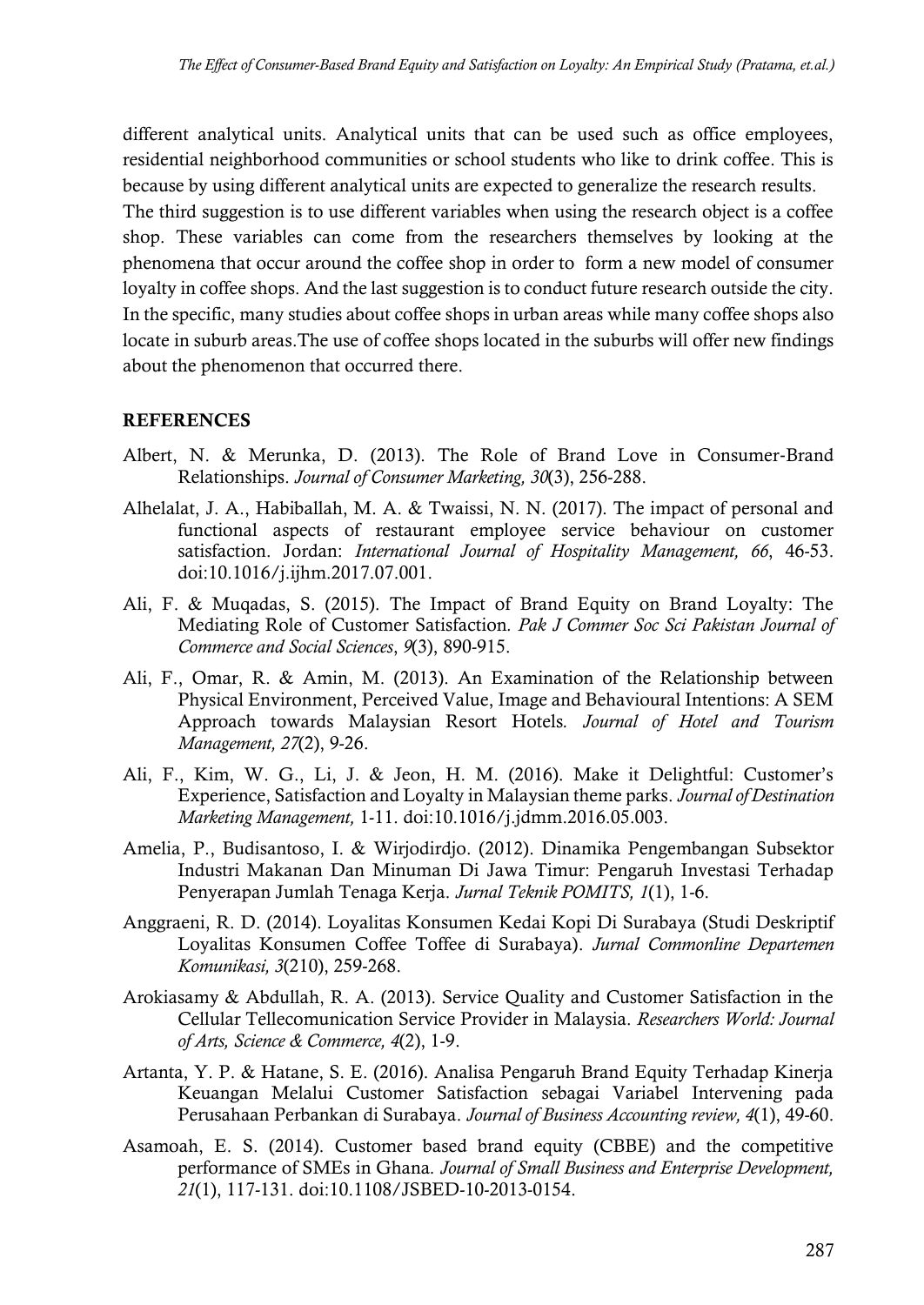Baker, M. J. (2014). *Marketing Strategy and Management (5th ed.)*. New York: Palgrave.

- Balakrishnan, B., Dahnil, M. I. & Yi, W. J. (2014). The Impact of Social Media Marketing Medium Toward Purchase Intention and Brand Loyalty Among Generation Y*. Procedia-Social and Behavioral Science, 148,* 177-185. doi:10.1016/j.sbspro.2014.07.032.
- Barus, H. C. (2015). Pengaruh Ekuitas Merek (Brand Equity) Terhadap Keputusan Pembelian Smartphone Blackberry. (Studi pada Mahasiswa Program S1 Jurusan Administrasi Bisnis Fakultas Ilmu Sosial dan Ilmu Politik). *Jurnal Ilmu Administrasi Bisnis, 4*(1), 1-7.
- Berezan, O., Krishen, A. S., Tanford, S. & Raab, C. (2017). Style Before Substance? Building Loyalty through Marketing Communication Congruity. *European Journal of Marketing, 51*(7/8), 1-39.
- Budiman, D., Naibaho, H. & Amelia. (2013). Pengaruh Kualitas Layanan, Kualitas Produk, Kepuasan Pelanggan Terhadap Kesetiaan Merek Starbucks di Surabaya. *Jurnal Gema Aktualitas, 2*(1), 81-88.
- Creswell, J. W. (2013). *Research Design: Qualitative, Quantitative and Mixed Methods Approaches (4th ed.).* SAGE Publication.
- Darlon, E. B. (2007). *Adolescent Behavior Research Advance*. New York: Nova Science Publishers, Inc.
- Ekinci, Y., Turk, E. S. & Preciado, S. (2013). Symbolic Consumption of Tourism Destination Brands*.* Elsevier Inc: *Journal of Business Research, 66*, 711-718.
- Ermawati, P. W., Sudiro, A. & Khusniyah, N. (2016). Pengaruh Kesadaran Merek dan Asosiasi Merek terhadap Ekuitas Merek pada Pelanggan Hypermarket di Kota Malang. *Jurnal Aplikasi Manajemen (JAM), 14*(2), 373-386.
- Garg, R., Chhikara, R., Panda, T. K. & Kataria, A. (2017). Driving Customer Appeal through the used of Emotional Branding. IGI Global Publisher.
- Ghozali, Prof. Dr. H. I. & Latan, H. (2015). *Partial Least Square. Concept, Teknik dan Aplikasi menggunakan program Smart PLS 3.0 (2nd ed.).* Universitas Dipenogoro, Semarang.
- Hadiwidjaja, R. S. & Dharmayanti, D. (2015). Analisa Hubungan Experiental Marketing, Kepuasan Pelanggan, Loyalitas Pelanggan Starbucks Coffee di Surabaya Town Square. *Jurnal Manajemen Pemasaran, 2*(2), 1-11.
- Hair, J. F. Jr., Celsi, M., Money, A., Samouel, P. & Page, M. (2015). *The Essentials of Business Research Methods (3rd illustrated ed.)*. Routledge.
- Han, S. H., N, B. & Lee, T. J. (2015). Consumer-based chain restaurant brand equity, brand reputation, and brand trust*. International Journal of Hospitality Management, 50*, 84-93. doi:10.1016/j.ijhm.2015.06.010.
- Johansson, J. K. & Carlson, K. A. (2014). *Contemporary Brand Management (1st ed.)*. SAGE Publications, inc.
- Jorfi, S. & Gayem, A. (2016). Brand Equity, Brand Loyalty and Customer Satisfaction (Case study consumer goods of brand Samsung in shops of Khuzestan). *International Journal of Humanities and Cultural Studies*, 1981-1996.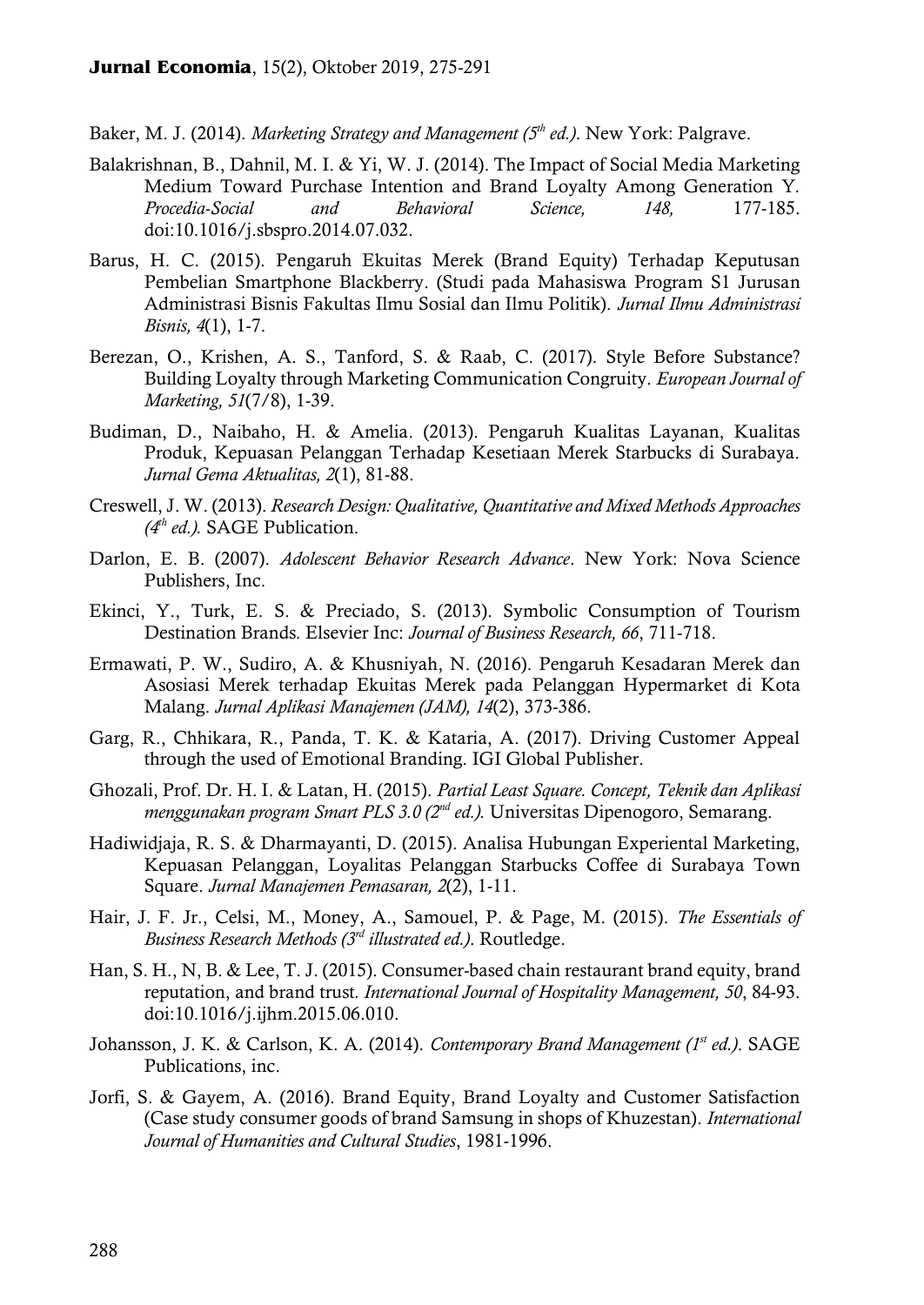- Kanserina, D. (2015). Pengaruh Literasi Ekonomi dan Gaya Hidup Terhadap Perilaku Konsumtif Mahasiswa Jurusan Pendidikan Ekonomi Undiksha 2015. *Jurnal Pendidikan Ekonomi Undiksha, 5*(1), 1-11.
- Kim, S. H., Kim, M. & Holland, S. (2016). How Customer Personality Traits Influence Brand Loyalty in The Coffee Shop Industry: The Moderating Role of Business Types. *International Journal of Hospitality & Tourism Administration*, 1-25.
- Kuenzel, S. & Halliday, S. (2008). *Brand identification: A Theory-based construct for conceptualizing links between corporate branding, identity and communications.* In: Melewar, T.C.
- Kumalaningrum, F., Widajanti, E. & Sutarno. (2016). Analisis Pengaruh Kualitas Pelayanan Terhadap Loyalitas Konsumen dengan Kepuasan Konsumen Sebagai Variabel Moderasi (Studi pada Konsumen CS Kopi Tubruk Surakarta). *Jurnal Ekonomi dan Kewirausahaan, 16*(2), 226-233.
- Kotler, P. & Armstrong, G. (2014). *Principles of Marketing (15th ed)*. New Jersey: Pearson Education.
- Larasati, V. & Suryaputra, R. (2013). Analisis Faktor-faktor yang Mempengaruhi Loyalitas Pelanggan Coffee Toffee Jatim Expo di Surabaya. *Jurnal Gema Aktualita, 2*(2), 7-17.
- Lee, S. & Jeong, M. (2012). Effects of e-Servicescape on Consumers' Flow Experiences*. Journal of Hospitality and Tourism Technology, 3*(1), 47-59. doi:10.1108/17579881211206534.
- Lovelock, C. & Patterson, P. (2015). *Service Marketing.* Australia: Pearson Australia.
- Lu, J. & Xu, Y. (2015). Chinese Young Consumers' Brand Loyalty toward Sportswear Products: A Perspective of Self-Congruity*. Journal of Product & Brand Management, 24*(4), 365-376. doi: 10.1108/JPBM-05-2014-0593.
- Mahmud, K. & Gope, K. (2012). Factors Influencing the Extent of Brand Loyalty of Toilet Soap Users in Bangladesh: A Case Study on Dhaka City*. Global Journals Inc, 12*(15), 25-33.
- Molinillo, S., Ekinci, Y. & Japutra, A. (2015). A Cross Validation of Consumer Based Brand Equity (CBBE) with Private Labels in Spain*. Springer International Publishing, 69*(9), 113-132. doi:10.1007/978-3-319-39946-1.
- Moradi, M., Asil, S. M. N. P. & Khanmohammadi, Z. (2014). An Investigation to the Effect of Brand Equity on Brand Loyalty Considering Customer Satisfaction. *Journal of Apllied Environmental and Biological Sciences, 4*(4), 231-235.
- Nam, J., Ekinci, Y. & Whyatt, G. (2011). Brand Equity, Brand Loyalty and Customer Satisfaction*. Annals of Tourism Research, 38*(3), 1009-1030. doi:10.1016/j.annals.2011.01.015.
- Nasri, I. (2015). Pengaruh Dimensi Ekuitas Merek Terhadap Loyalitas Merek dengan Medias Kepuasan Konsumen The Harvest Restoran di Surabaya. *Jurnal STIE Perbanas Surabaya*, 1-19.
- Prabowo, R. S. (2017). Pengaruh Service Quality Terhadap Customer Satisfaction English First Surabaya Town Square. *AGORA Journal, 5*(3), 1-10.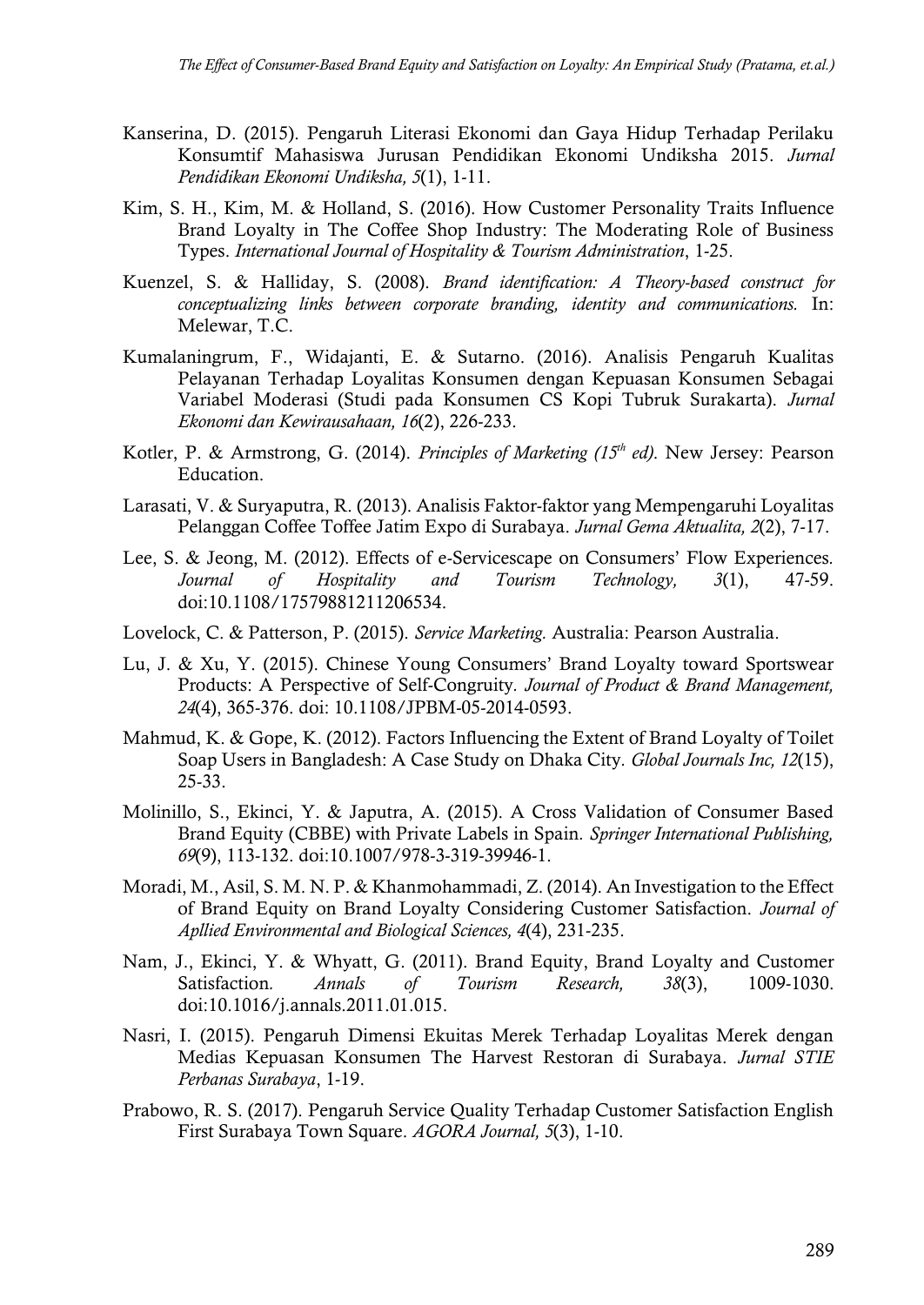- Rabie, M., Ooshaksaraie, M. & Chirani, E. (2015). The Relationship among Customer Based Brand Equity, Satisfaction and Loyalty in Maskan Bank of Iran. International *Journal of Scientific Management and Development, 3*(3), 923-929.
- Ringim, K. J., Razalli, M. R. & Hasnan, N. (2012). A Framework of Business Process Reengineering Factors and Organizational Performance of Nigerian Banks*. Canadian Center of Science and Education, 8*(4), 203-216.
- Rizqy, R. R. R., Warso, M. M. & Fathoni, A. (2016). Pengaruh Kualitas Pelayanan Terhadap Kepuasan Konsumen (Studi Kasus pada Konsumen PT. Graha Service Indonesia Cabang Semarang). *Journal of Management, 2*(2), 1-40.
- Ryu, K., Lee, H. R. & Kim, W. G. (2012). The Influence of the Quality of the Physical Environment, Food, and Service on Restaurant Image, Customer Perceived Value, Customer Satisfaction, and Behavioral Intentions*. International Journal of Contemporary Hospitality Management, 24*(2), 200-223. doi:10.1108/09596111211206141.
- Samadi, M. & Irandoost, M. (2016). Study the Relationship Between Self-Congruity and Functional Congruity on Brand Loyalty (Case Study of Customers of Sanandaj City's Restaurants). *O Medwell Journals, 10*(5), 6693-6700.
- Sardar, S. & Shahraki, M. (2015). Checking the Level of Brand Equity's Impact on The Customer Satisfaction and Loyalty in The Iran Insurance Company*. International Review of Management and Business Research, 4*(3), 669-67.
- Sari, R. A. I., Fauzi, A. Dh. & Fanani, D. (2015). Pengaruh Ekuitas Merek Terhadap Keputusan Pembelian (Survei pada Warga Temenggungan Sebagai Pelanggan Indomie RT 10 RW 01 Kelurahan Sukoharjo Kecamatan Klojen Kota Malang). *Jurnal Administrasi Bisnis (JAB), 1*(1), 1-8.
- Schiffman L. G. & Wisenblit J. L. (2015). *Consumer Behavior (11th ed.).* England: Pearson Education.
- Schiffman, L., O'Cass, A., Paladino, A., & Carlson, J. (2014). *Consumer Behavior (6th ed.)*. Australia: Pearson Australia.
- Sekaran, U. & Bougie, R. (2016). *Research Methods for Business: A Skill-Building Approach (6th ed.)*. New York: John Wiley & Sons Ltd.
- Shahroodi, H. M., Kaviani, H. & Abasian, M. R. (2015). Evaluating the Effect of Brand Equity on Consumer Satisfaction and Brand Loyalty in Large Retails of the Mazandaran Provine (Case Study: Food Products Industry). *European Online Journal of Natural and Social Sciences, 4*(1).
- Strom, P. S. & Strom, R. D. (2009). *Adolescents in the Internet Age*. America: IAP publisher.
- Sugandhy, C., Odelia, G. & Nugroho, A. (2016). Analisa Pengaruh Kualitas Layanan Terhadap Loyalitas Pelanggan di Restoran X Surabaya. *Jurnal Hospitality dan Manajemen Jasa, 4*(1), 89-102.
- Susanty, A. & Kenny, E. (2015). The Relationship between Brand Equity, Customer Satisfaction, and Brand Loyalty on Coffee Shop: Study of Excelso and Starbucks. Semarang: *Asean Marketing Journal, 7*(1), 14-27.
- Tumbol, W. J. N., Poputra, A. T. & Runtu, T. (2014). Analisis dengan Menggunakan Informasi Akuntansi Diferensial Dalam Pengambilan Keputusan Membeli atau